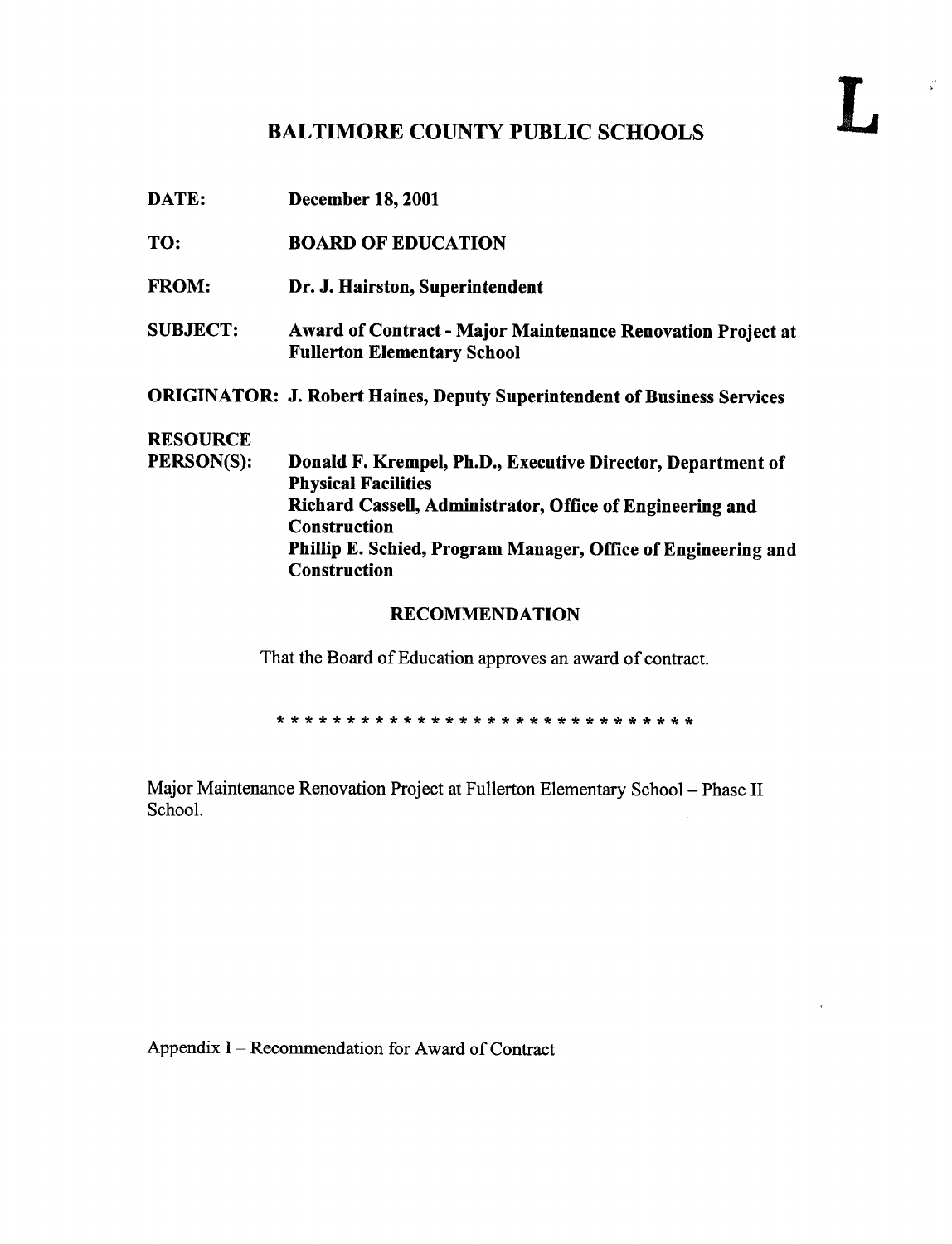## Recommendation for Award of Contract Major Maintenance Renovation Project - Fullerton Elementary School December 18, 2001

On November 30, 2001, six (6) bids were received for the Major Maintenance Renovations at Fullerton Elementary School, Bid #3DI-REN2-202A . This project consists of renovations and upgrades to the existing heating, electrical and plumbing systems at this school. A summary of the bids is attached. Based on the bids received, the Department of Physical Facilities recommends an award of contract to Chilmar Corporation, Inc., the lowest responsive bidder, in the amount of \$1,799,000.00.

At this time, we are also requesting <sup>a</sup> 5% Change Order Allocation in the amount of \$89,950.00 to cover any unforeseen conditions and minor changes to the contract, to be authorized and approved by the Building Committee in accordance with Board Policy.

Funding for these projects is available from the Capital Budget Project #665 - Major Maintenance .

APPROVED:

 $\sqrt{97}$ 

Donald F. Krempel, Ph.D. Executive Director